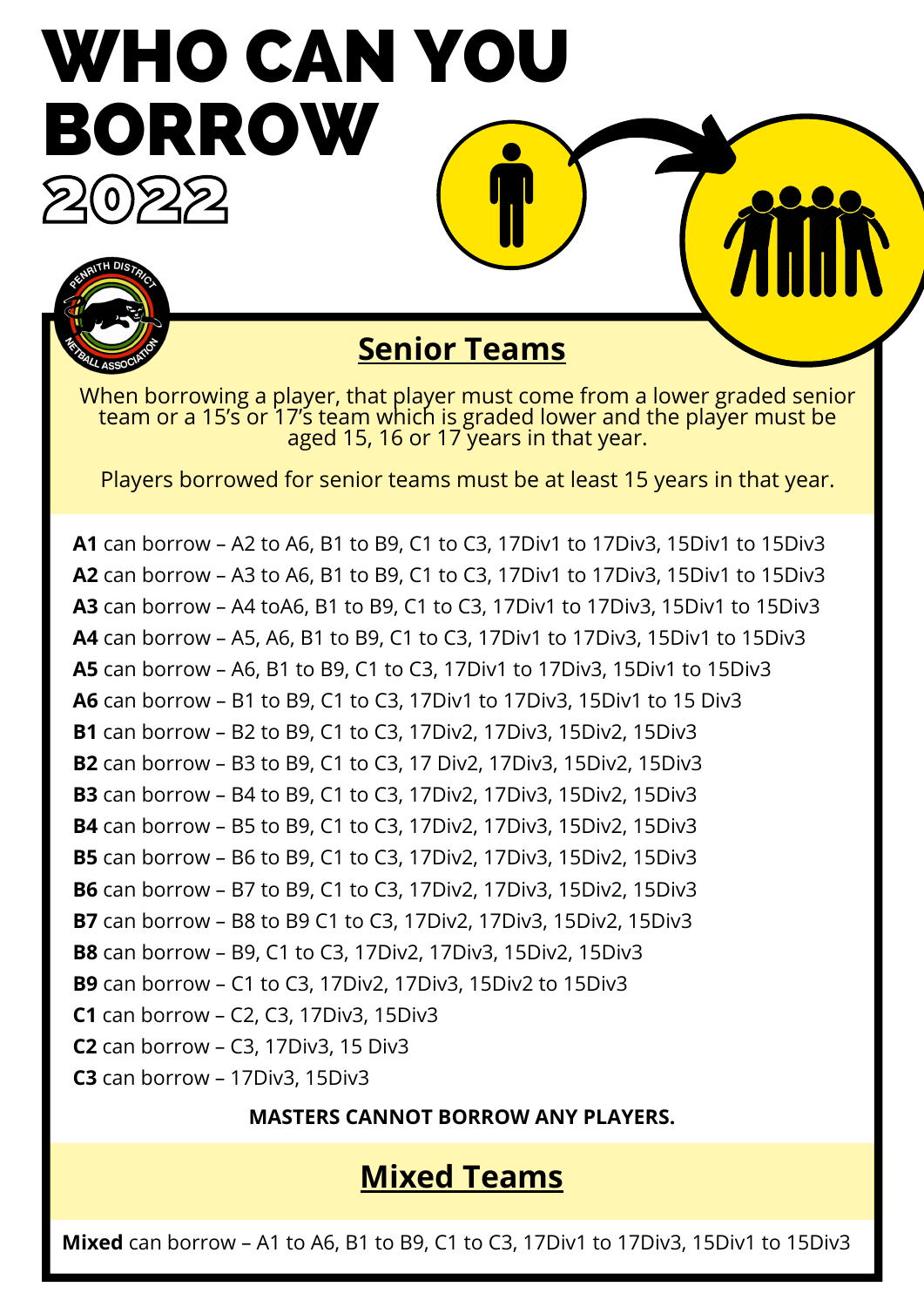

### **Intermediate Teams**

#### **17 YEARS TEAMS**

Players must be turning 14, 15, 16 or 17 years to play in a 17's team and must be the same grade or lower.

**17Div1** can borrow – 17Div2, 17Div3, 15Div1, 15Div2, 15Div3, 14Div1 to 14Div3 **17Div2** can borrow – 17Div3, 15Div2, 15Div3, 14Div2, 14Div3 **17Div3** can borrow – 15Div3, 14Div3

#### **15 YEARS TEAMS**

Players must be turning 13, 14 or 15 years to play in a 15's team and must be same grade or lower.

**15Div1** can borrow – 15Div2, 15Div3, 14Div1to 14Div3, 13Div1 to 13Div4 **15Div2** can borrow – 15Div3, 14Div2, 14Div3, 13Div2, 13Div3, 13Div4 **15Div3** can borrow – 14Div3, 13Div3, 13Div4